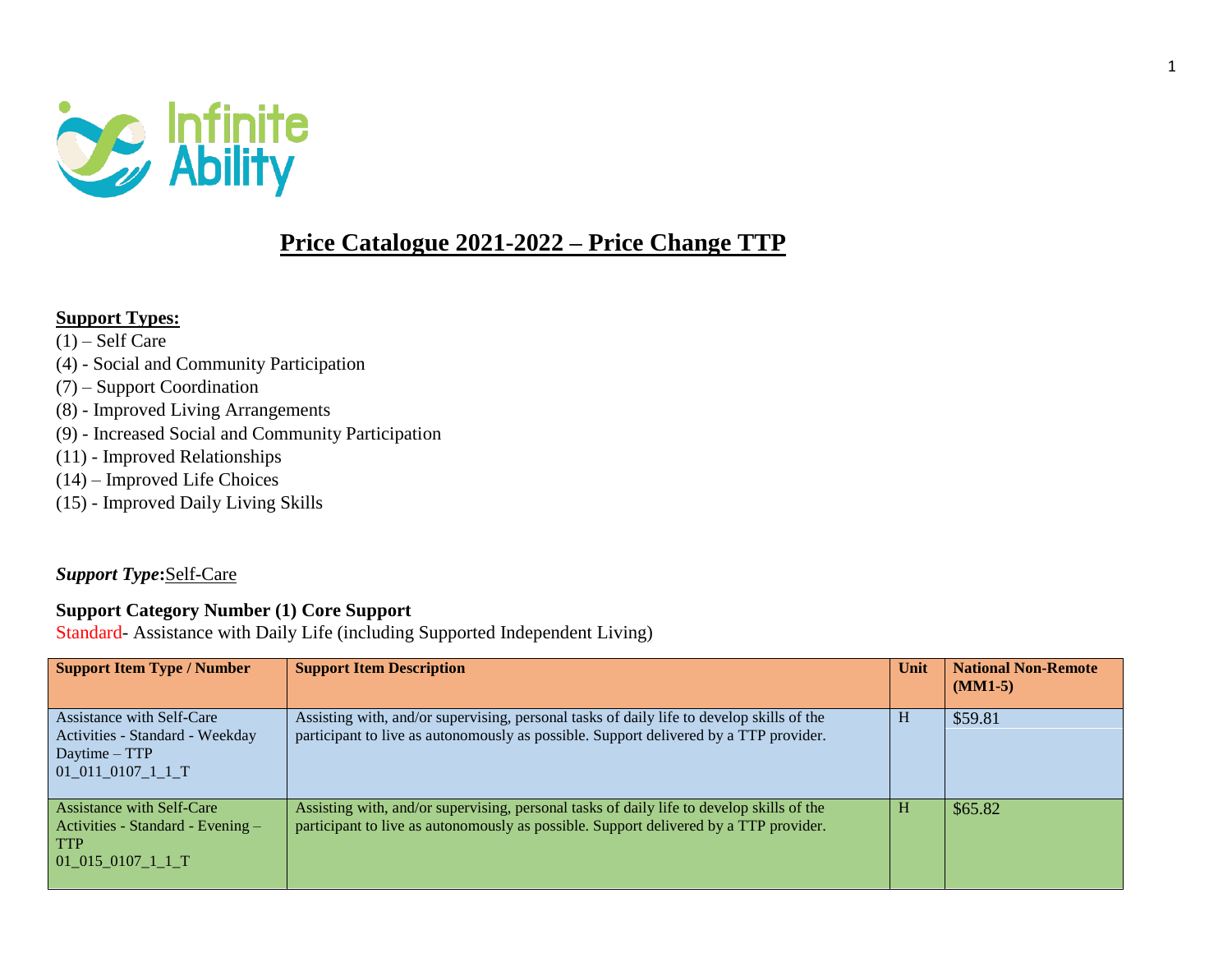| Assistance with Self-Care<br>Activities - Standard - Active<br>Overnight $-$ TTP<br>$01\_002\_0107\_1\_1\_T$    | Assistance with, or supervision of, personal tasks of daily living where overnight support is<br>needed, and the care giver will not have the option to sleep. Support delivered by a TTP<br>provider.                       | H    | \$67.03  |
|-----------------------------------------------------------------------------------------------------------------|------------------------------------------------------------------------------------------------------------------------------------------------------------------------------------------------------------------------------|------|----------|
| <b>Assistance with Self-Care</b><br>Activities - Standard - Saturday -<br><b>TTP</b><br>01_013_0107_1_1_T       | Assisting with, and/or supervising, personal tasks of daily life to develop skills of the<br>participant to live as autonomously as possible. Support delivered by a TTP provider.                                           | H    | \$83.89  |
| <b>Assistance with Self-Care</b><br>Activities - Standard - Sunday -<br><b>TTP</b><br>$01\_014\_0107\_1\_1\_T$  | Assisting with, and/or supervising, personal tasks of daily life to develop skills of the<br>participant to live as autonomously as possible. Support delivered by a TTP provider.                                           | H    | \$107.99 |
| <b>Assistance with Self-Care</b><br>Activities - Standard - Public<br>Holiday - TTP<br>$01\_012\_0107\_1\_1\_T$ | Assisting with, and/or supervising, personal tasks of daily life to develop skills of the<br>participant to live as autonomously as possible. Support delivered by a TTP provider.                                           | H    | \$132.09 |
| <b>Assistance with Personal</b><br><b>Domestic Activities</b><br>$01\_004\_0107\_1\_1$                          | skills to maintain their home environment where the participant owns their own home and/or<br>has sole or substantial responsibility for its maintenance. Includes assisting participant to do<br>basic house and yard work. | H    | \$51.22  |
| <b>Establishment Fee for Personal</b><br><b>Care/Community Access</b><br>01 049 0107 1 1                        | Establishment Fee for Personal Care/Community Access (20 hours per month).                                                                                                                                                   | Each | \$572.30 |
| Assistance with Self-Care<br>Activities - Night-Time<br>Sleepover<br>01 010 0107 1 1                            | Assistance with, or supervision of, personal tasks of daily living where overnight<br>support is needed, but the care giver can sleep when not required to provide<br>support.                                               | Each | \$242.95 |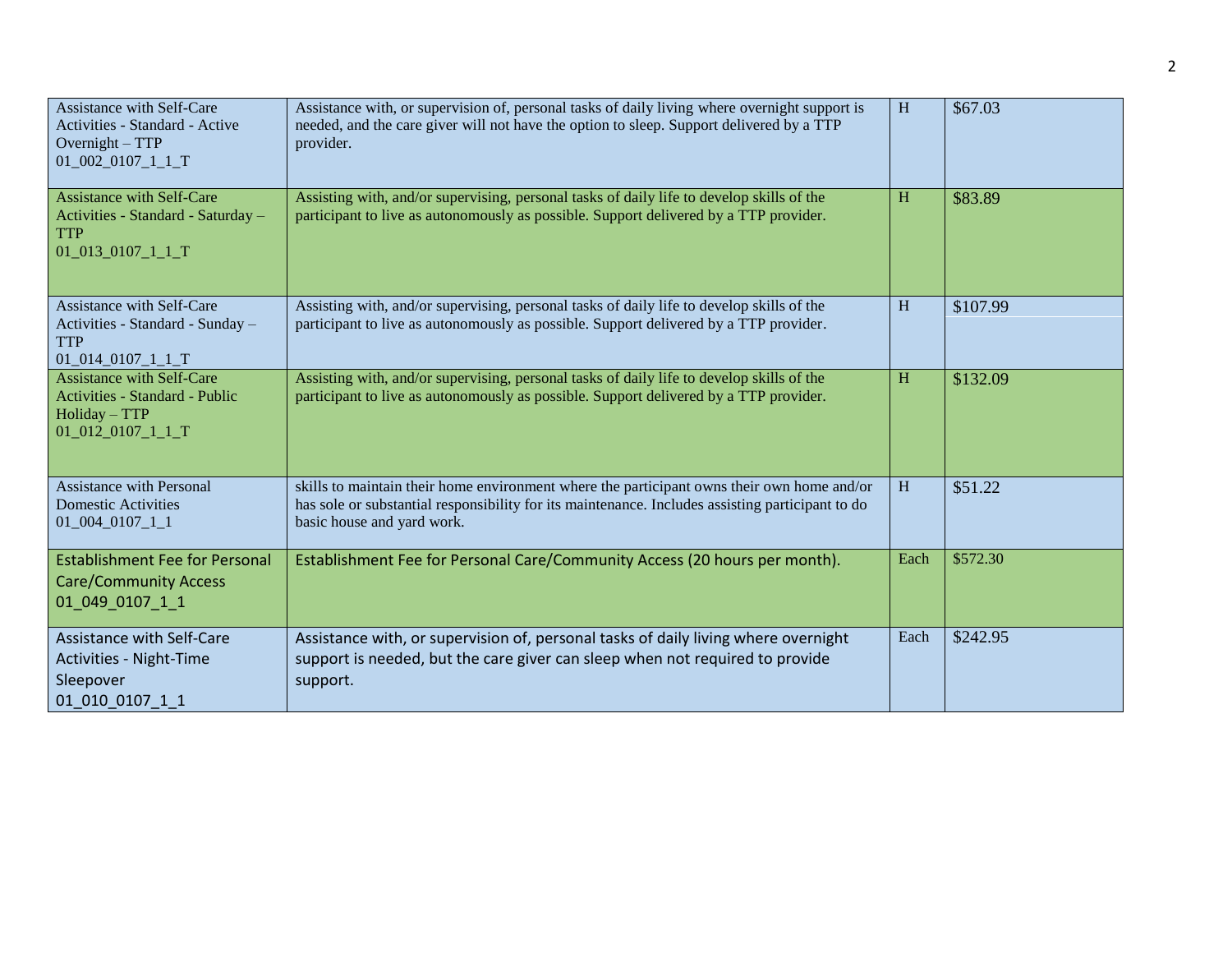# *Support Type***: Short-Term Accommodation**

Support Category (1)

Assistance with Daily Life Tasks in A Group or Shared Living Arrangement.

| <b>Support Item Type/ Number</b>                                                        | <b>Support Item Description</b>                                                                                                                                                                                                                                       | Unit | <b>National Non-</b><br><b>Remote (MM1-</b><br>5) |
|-----------------------------------------------------------------------------------------|-----------------------------------------------------------------------------------------------------------------------------------------------------------------------------------------------------------------------------------------------------------------------|------|---------------------------------------------------|
| Short Term Accommodation and<br>Assistance - $1:1$ – Weekday<br>$01\_058\_0115\_1\_1$   | Integrated support for self-care, accommodation, food & activities in a center or group residence<br>for short periods. Includes all expenses in 24-hour period with no additional loading. May be used<br>for up to 14 consecutive days, then weekly rates apply.    | D    | \$1,781.49                                        |
| <b>Short Term Accommodation and</b><br>Assistance - $1:1$ – Saturday<br>01 059 0115 1 1 | Integrated support for self-care, accommodation, food $\&$ activities in a center or group residence<br>for short periods. Includes all expenses in 24-hour period with no additional loading. May be used<br>for up to 14 consecutive days, then weekly rates apply. | D    | \$2,271.17                                        |
| Short Term Accommodation and<br>Assistance - $1:1$ – Sunday<br>01 060 0115 1 1          | Integrated support for self-care, accommodation, food & activities in a center or group residence<br>for short periods. Includes all expenses in 24-hour period with no additional loading. May be used<br>for up to 14 consecutive days, then weekly rates apply.    | D    | \$2,870.93                                        |
| Short Term Accommodation and<br>Assistance - 1:1 - Public Holiday<br>01 061 0115 1 1    | Integrated support for self-care, accommodation, food & activities in a center or group residence<br>for short periods. Includes all expenses in 24-hour period with no additional loading. May be used<br>for up to 14 consecutive days, then weekly rates apply.    | D    | \$3,470.45                                        |
| Short Term Accommodation and<br>Assistance - 1:2- Weekday<br>01 054 0115 1 1            | Integrated support for self-care, accommodation, food & activities in a center or group residence<br>for short periods. Includes all expenses in 24-hour period with no additional loading. May be used<br>for up to 14 consecutive days, then weekly rates apply.    | D    | \$982.45                                          |
| Short Term Accommodation and<br>Assistance - 1:2 - Saturday<br>01 055 0115 1 1          | Integrated support for self-care, accommodation, food $\&$ activities in a center or group residence<br>for short periods. Includes all expenses in 24-hour period with no additional loading. May be used<br>for up to 14 consecutive days, then weekly rates apply. | D    | \$1,227.29                                        |
| Short Term Accommodation and<br>Assistance - 1:2 - Sunday<br>01_056_0115_1_1            | Integrated support for self-care, accommodation, food & activities in a center or group residence<br>for short periods. Includes all expenses in 24-hour period with no additional loading. May be used<br>for up to 14 consecutive days, then weekly rates apply.    | D    | \$1,527.17                                        |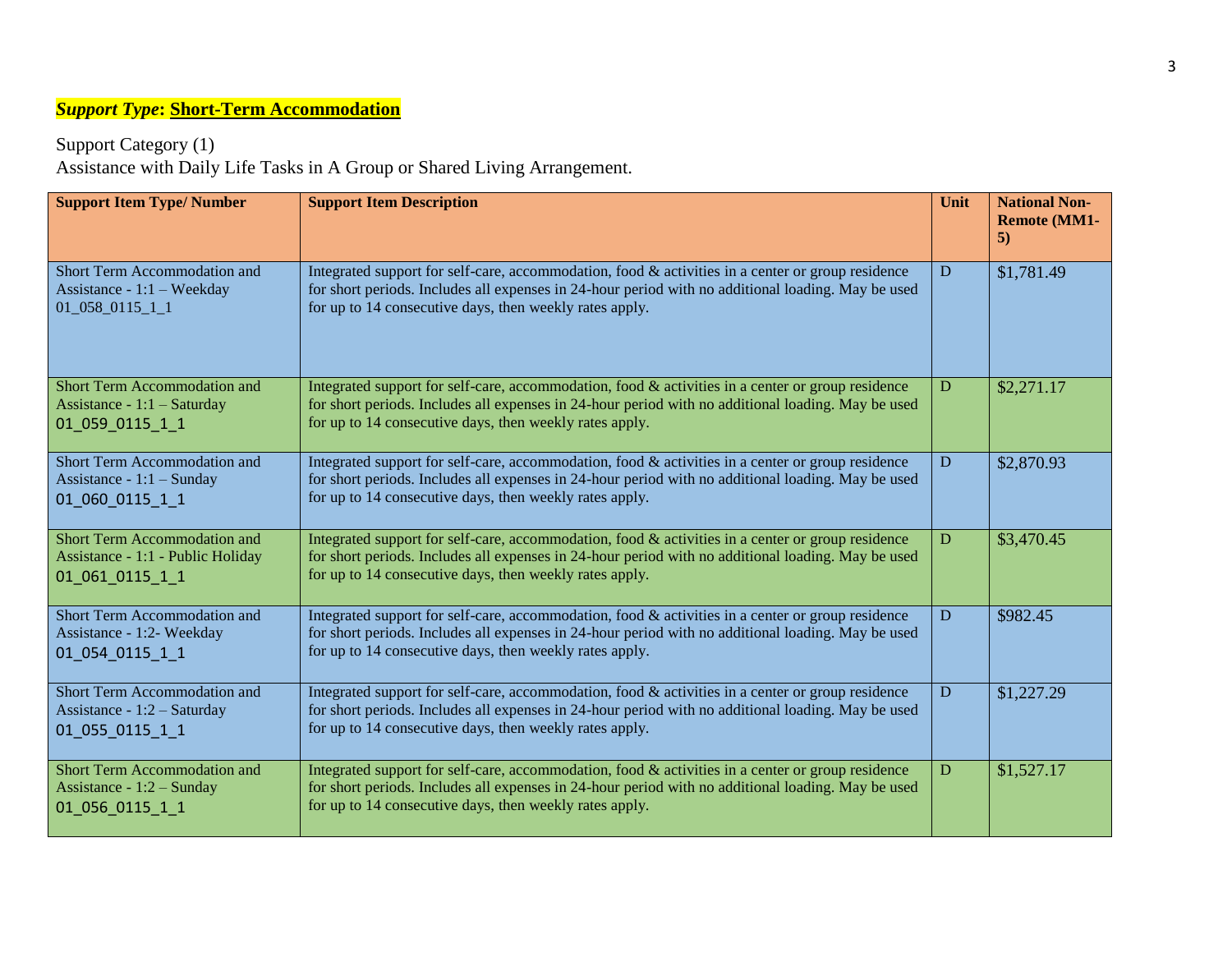| Short Term Accommodation and<br>Assistance - 1:2 - Public Holiday<br>01 057 0115 1 1  | Integrated support for self-care, accommodation, food & activities in a center or group residence<br>for short periods. Includes all expenses in 24-hour period with no additional loading. May be used<br>for up to 14 consecutive days, then weekly rates apply.    |    | \$1,826.93 |
|---------------------------------------------------------------------------------------|-----------------------------------------------------------------------------------------------------------------------------------------------------------------------------------------------------------------------------------------------------------------------|----|------------|
| Short Term Accommodation and<br>Assistance - $1:3$ – Weekday<br>01 062 0115 1 1       | Integrated support for self-care, accommodation, food $\&$ activities in a center or group residence<br>for short periods. Includes all expenses in 24-hour period with no additional loading. May be used<br>for up to 14 consecutive days, then weekly rates apply. | I) | \$716.10   |
| Short Term Accommodation and<br>Assistance - $1:3$ – Saturday<br>01 063 0115 1 1      | Integrated support for self-care, accommodation, food $\&$ activities in a center or group residence<br>for short periods. Includes all expenses in 24-hour period with no additional loading. May be used<br>for up to 14 consecutive days, then weekly rates apply. | Ð  | \$879.33   |
| <b>Short Term Accommodation and</b><br>Assistance - $1:3$ – Sunday<br>01 064 0115 1 1 | Integrated support for self-care, accommodation, food & activities in a center or group residence<br>for short periods. Includes all expenses in 24-hour period with no additional loading. May be used<br>for up to 14 consecutive days, then weekly rates apply.    | D  | \$1,079.25 |
| Short Term Accommodation and<br>Assistance - 1:3 - Public Holiday<br>01 065 0115 1 1  | Integrated support for self-care, accommodation, food $\&$ activities in a center or group residence<br>for short periods. Includes all expenses in 24-hour period with no additional loading. May be used<br>for up to 14 consecutive days, then weekly rates apply. | I) | \$1,279.09 |

#### *Support Type***: Medium-Term Accommodation**

Support Category (1) Assistance with Daily Life Tasks in A Group or Shared Living Arrangement.

| Medium Term Accommodation | This item covers the accommodation costs of Medium-Term Accommodation. The support                 | \$130.49 |
|---------------------------|----------------------------------------------------------------------------------------------------|----------|
| 01 082 0115 1 1           | component of the care to claimed separately at the relevant time of day and day of week. This item |          |
|                           | can be used for periods up to 90 days.                                                             |          |

#### *Support Type:* **Social and Community Participation**

Support Category Number (4) Standard - **Assistance with social and community participation**

| <b>Support Item Type/number</b> | <b>Support Item Description</b> | Unit | National Non-          |
|---------------------------------|---------------------------------|------|------------------------|
|                                 |                                 |      | <b>RemOccupational</b> |
|                                 |                                 |      | therapist              |
|                                 |                                 |      | $e(MM1-5)$             |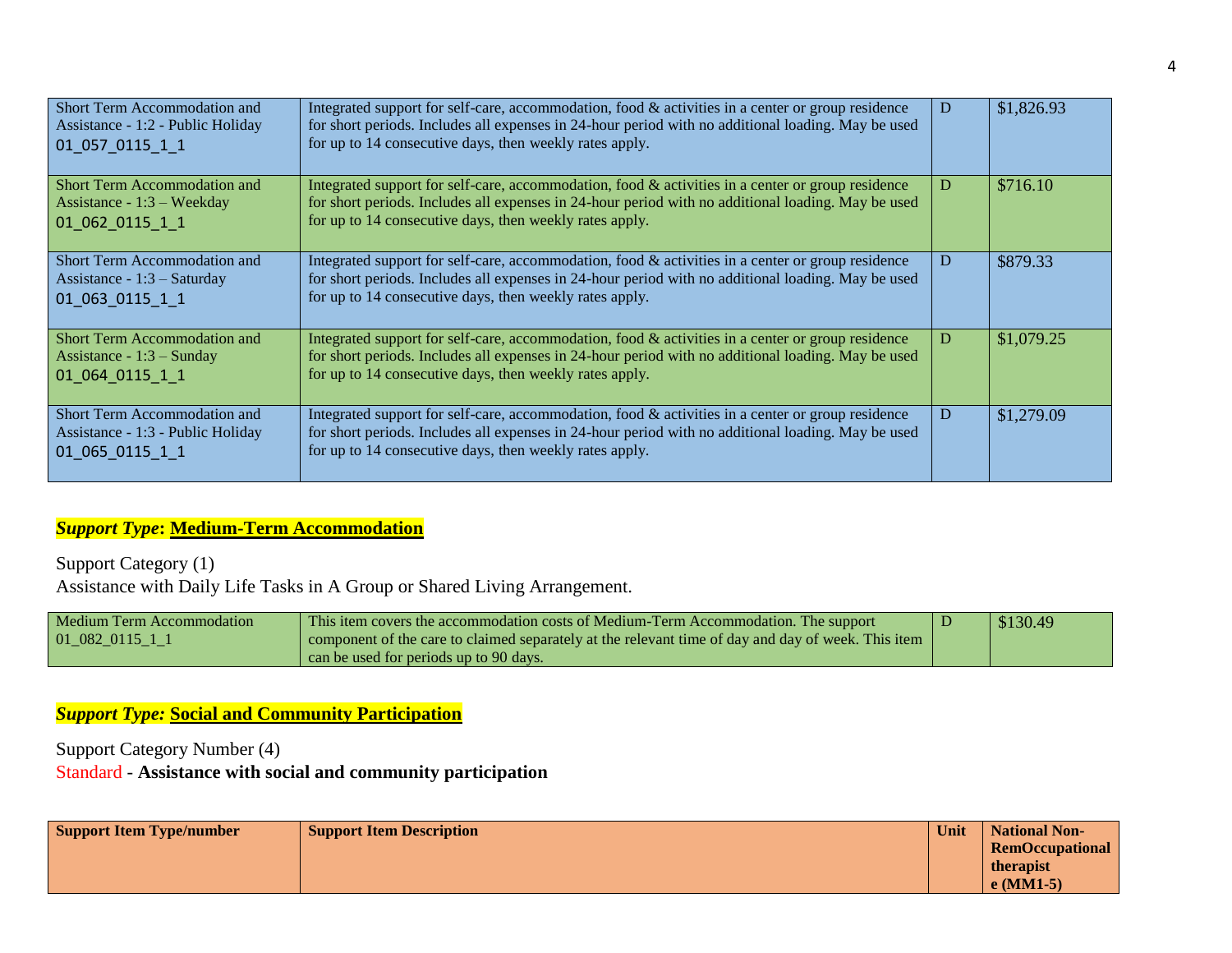| Access Community, Social and Rec<br>Activities - Standard - Public Holiday<br>$- TTP$<br>$04\_102\_0125\_6\_1\_T$ | Provision of support to enable a participant to engage in community, social and/or recreational<br>activities. Support delivered by a TTP provider. | H | \$132.09 |
|-------------------------------------------------------------------------------------------------------------------|-----------------------------------------------------------------------------------------------------------------------------------------------------|---|----------|
| Access Community, Social and Rec<br>Activities - Standard - Evening -<br><b>TTP</b><br>$04$ 103 0125 6 1          | Provision of support to enable a participant to engage in community, social and/or recreational<br>activities. Support delivered by a TTP provider. | H | \$65.82  |
| Access Community, Social and Rec<br>Activities - Standard - Weekday<br>Daytime – TTP<br>$04\_104\_0125\_6\_1\_T$  | Provision of support to enable a participant to engage in community, social and/or recreational<br>activities. Support delivered by a TTP provider  | H | \$59.81  |
| Access Community, Social and Rec<br>Activities - Standard - Saturday -<br><b>TTP</b><br>$04\_105\_0125\_6\_1\_T$  | Provision of support to enable a participant to engage in community, social and/or recreational<br>activities. Support delivered by a TTP provider. | H | \$83.89  |
| Access Community, Social and Rec<br>Activities - Standard - Sunday - TTP<br>$04\_106\_0125\_6\_1\_T$              | Provision of support to enable a participant to engage in community, social and/or recreational<br>activities. Support delivered by a TTP provider. | H | \$107.99 |

| <b>Support Item Type/Number</b>                | <b>Support Item Description</b>                                                                                                      | Unit | <b>National Non-</b><br><b>Remote (MM1-</b> |
|------------------------------------------------|--------------------------------------------------------------------------------------------------------------------------------------|------|---------------------------------------------|
| <b>Activity Based Transport</b><br>04590012551 | A provider can transport one or more participants to and/or from a community-based support as part $\parallel$ H<br>of that support. |      | 0.80/km                                     |

## **Group Activities in Community - 1:2 Standard**

| <b>Support Item Type/Number</b>               | <b>Support Item Description</b>                                                                 | Unit | <b>National Non-</b> |
|-----------------------------------------------|-------------------------------------------------------------------------------------------------|------|----------------------|
|                                               |                                                                                                 |      | <b>Remote (MM1-</b>  |
|                                               |                                                                                                 |      |                      |
| Group Activities In The Community -           | Provision of support to enable a participant to engage in community, social and/or recreational |      | \$33.53              |
| $1:2$ - Standard - Weekday Daytime $-$        | activities. Support delivered by a TTP provider.                                                |      |                      |
| <b>TTP</b>                                    |                                                                                                 |      |                      |
| $04$ <sub>-111</sub> -0136 <sub>-6</sub> -1-T |                                                                                                 |      |                      |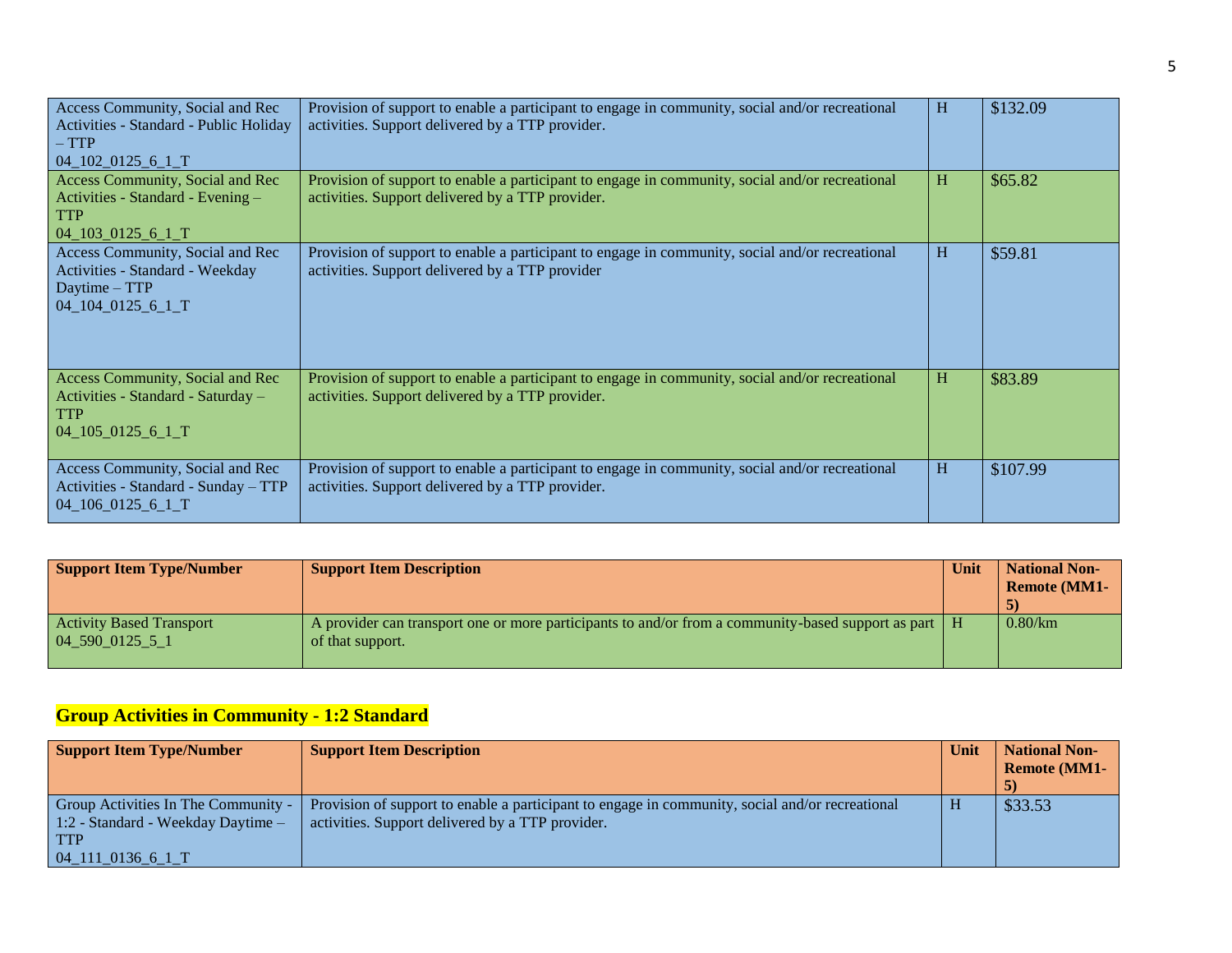| Group Activities In The Community -<br>1:2 - Standard - Saturday - TTP<br>$04$ 112 0136 6 1 T                                                       | Provision of support to enable a participant to engage in community, social and/or recreational<br>activities. Support delivered by a TTP provider. | H | \$47.05 |
|-----------------------------------------------------------------------------------------------------------------------------------------------------|-----------------------------------------------------------------------------------------------------------------------------------------------------|---|---------|
| Group Activities In The Community -<br>1:2 - Standard - Sunday - TTP<br>04 113 0136 6 1 T                                                           | Provision of support to enable a participant to engage in community, social and/or recreational<br>activities. Support delivered by a TTP provider. | H | \$60.56 |
| Group Activities In The Community -<br>1:2 - Standard - Evening - TTP<br>04 114 0136 6 1 T                                                          | Provision of support to enable a participant to engage in community, social and/or recreational<br>activities. Support delivered by a TTP provider. | H | \$36.91 |
| Group Activities In The Community -<br>1:2 - Standard - Public Holiday -<br><b>TTP</b><br>$04$ <sub>-128</sub> -0136 <sub>-6</sub> -1 <sup>-T</sup> | Provision of support to enable a participant to engage in community, social and/or recreational<br>activities. Support delivered by a TTP provider. | H | \$74.07 |

## **Group Activities in Community – 1:3 Standard**

| <b>Support Item Type/Number</b>                                                                              | <b>Support Item Description</b>                                                                                                                     | Unit | <b>National Non-</b><br><b>Remote (MM1-</b><br>5) |
|--------------------------------------------------------------------------------------------------------------|-----------------------------------------------------------------------------------------------------------------------------------------------------|------|---------------------------------------------------|
| Group Activities in The Community -<br>1:3 - Standard - Weekday Daytime -<br><b>TTP</b><br>$04$ 120 0136 6 1 | Provision of support to enable a participant to engage in community, social and/or recreational<br>activities. Support delivered by a TTP provider  | Н    | \$24.75                                           |
| Group Activities in The Community -<br>1:3 - Standard - Saturday - TTP<br>$04$ 121 0136 6 1                  | Provision of support to enable a participant to engage in community, social and/or recreational<br>activities. Support delivered by a TTP provider. | H    | \$34.72                                           |
| Group Activities in The Community -<br>1:3 - Standard - Sunday - TTP<br>$04$ 122 0136 6 1 T                  | Provision of support to enable a participant to engage in community, social and/or recreational<br>activities. Support delivered by a TTP provider. | Н    | \$44.70                                           |
| Group Activities in The Community -<br>1:3 - Standard - Evening - TTP<br>04_123_0136_6_1_T                   | Provision of support to enable a participant to engage in community, social and/or recreational<br>activities. Support delivered by a TTP provider. | H    | \$27.21                                           |
| Group Activities in The Community -<br>1:3 - Standard - Public Holiday – TTP<br>04 129 0136 6 1 T            | Provision of support to enable a participant to engage in community, social and/or recreational<br>activities. Support delivered by a TTP provider. | H    | \$54.67                                           |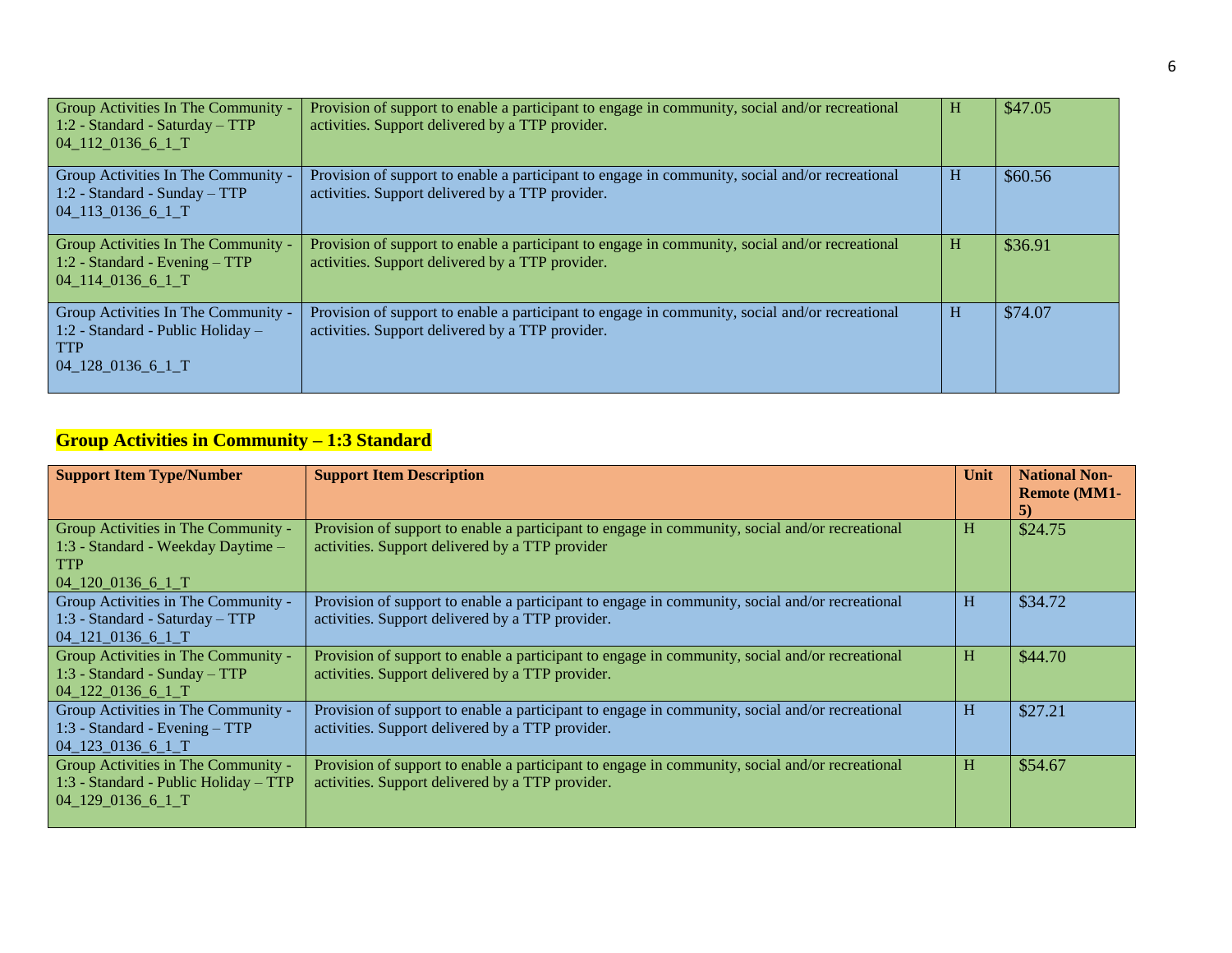# **Group Activities in Centre – 1:1 Standard**

| <b>Support Item Type/Number</b>                                                                      | <b>Support Item Description</b>                                                                                                                                 | Unit | <b>National Non-</b><br><b>Remote (MM1-</b><br>5) |
|------------------------------------------------------------------------------------------------------|-----------------------------------------------------------------------------------------------------------------------------------------------------------------|------|---------------------------------------------------|
| Group Activities In A Centre - 1:1 -<br>Standard - Weekday Daytime - TPP<br>$04\_160\_0136\_6\_1\_T$ | Provision of support to enable a participant to engage in community, social and/or recreational<br>activities in a centre. Support delivered by a TTP provider. | H    | \$62.05                                           |
| Group Activities In A Centre - 1:1 -<br>Standard – Evening–TPP<br>$04$ 161 0136 6 1 T                | Provision of support to enable a participant to engage in community, social and/or recreational<br>activities in a center. Support delivered by a TTP provider. | H    | \$68.08                                           |
| Group Activities In A Centre - 1:1 -<br>Standard - Saturday - TPP<br>04_162_0136_6_1_T               | Provision of support to enable a participant to engage in community, social and/or recreational<br>activities in a centre. Support delivered by a TTP provider. | H    | \$86.18                                           |
| Group Activities In A Centre - 1:1 -<br>$Standard-Sunday - TPP$<br>$04$ 163 0136 6 1 T               | Provision of support to enable a participant to engage in community, social and/or recreational<br>activities in a centre. Support delivered by a TTP provider. | H    | \$110.31                                          |
| Group Activities In A Centre - 1:1 -<br>Standard - Public Holiday - TPP<br>04_164_0136_6_1_T         | Provision of support to enable a participant to engage in community, social and/or recreational<br>activities in a centre. Support delivered by a TTP provider. | H    | \$134.43                                          |

## **Group Activities in Centre – 1:2 Standard**

| <b>Support Item Type/number</b>                                                                 | <b>Support Item Description</b>                                                                                                                                 | Unit | <b>National Non-</b><br><b>Remote (MM1-</b><br>5) |
|-------------------------------------------------------------------------------------------------|-----------------------------------------------------------------------------------------------------------------------------------------------------------------|------|---------------------------------------------------|
| Group Activities In A Centre - 1:2 -<br>Standard - Weekday Daytime – TPP<br>$04$ 165 0136 6 1 T | Provision of support to enable a participant to engage in community, social and/or recreational<br>activities in a centre. Support delivered by a TTP provider. | н    | \$35.70                                           |
| Group Activities In A Centre - 1:2 -<br>Standard – Evening – TPP<br>$04$ 166 0136 6 1 T         | Provision of support to enable a participant to engage in community, social and/or recreational<br>activities in a centre. Support delivered by a TTP provider. | н    | \$39.08                                           |
| Group Activities In A Centre - 1:2 -<br>Standard - Saturday -TPP<br>$04$ 167 0136 6 1 T         | Provision of support to enable a participant to engage in community, social and/or recreational<br>activities in a centre. Support delivered by a TTP provider. | Н    | \$49.22                                           |
| Group Activities In A Centre - 1:2 -<br>Standard - Sunday - TTP<br>04 168 0136 6 1 T            | Provision of support to enable a participant to engage in community, social and/or recreational<br>activities in a centre. Support delivered by a TTP provider. | H    | \$62.73                                           |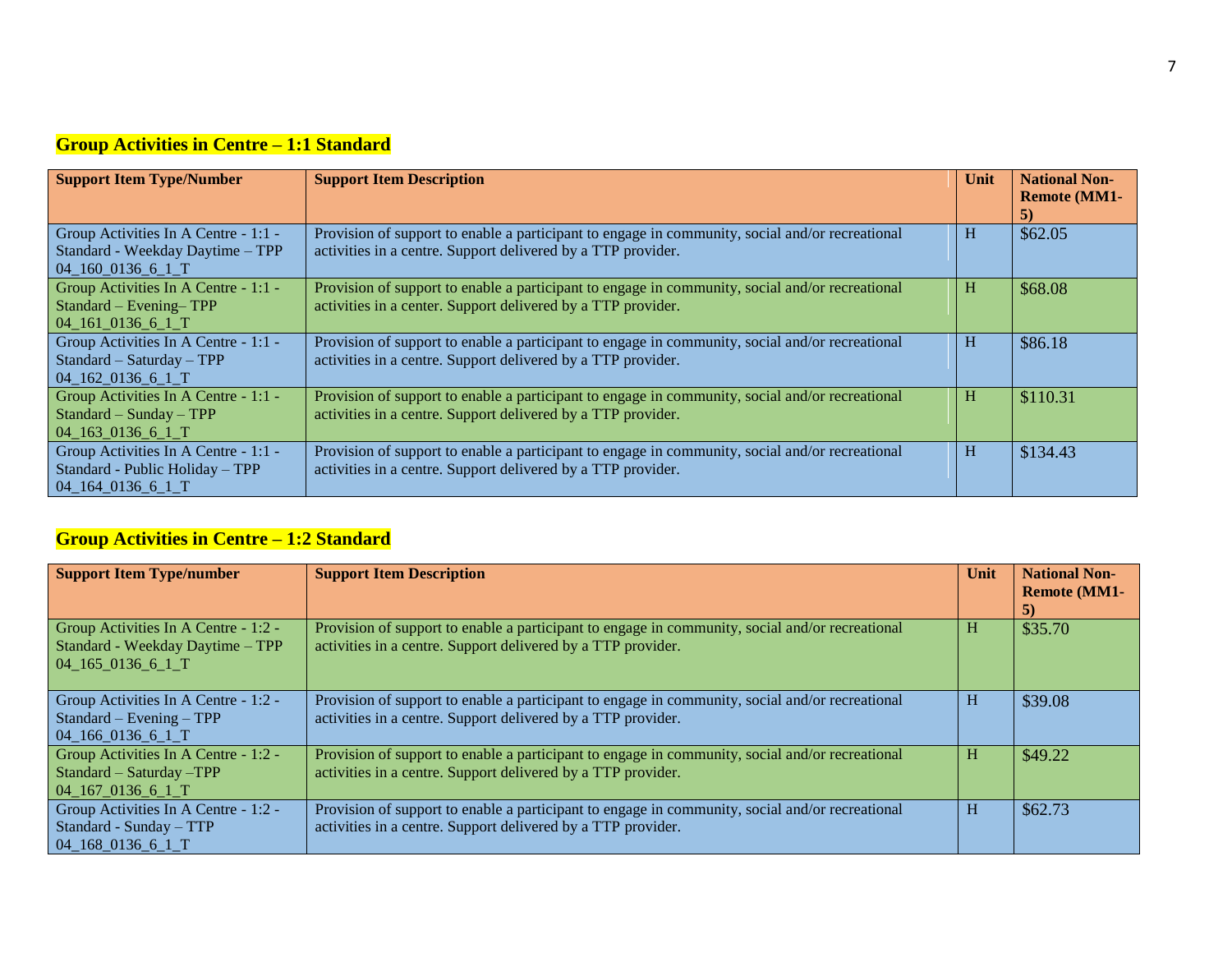| Group Activities In A Centre - 1:2 - | Provision of support to enable a participant to engage in community, social and/or recreational | \$76.24 |
|--------------------------------------|-------------------------------------------------------------------------------------------------|---------|
| Standard - Public Holiday – TPP      | activities in a centre. Support delivered by a TTP provider.                                    |         |
| 04 169 0136 6 1 T                    |                                                                                                 |         |
|                                      |                                                                                                 |         |

# **Group Activities in Centre – 1:3 Standard**

| <b>Support Item Type/Number</b>                                                                             | <b>Support Item Description</b>                                                                                                                                 | Unit | <b>National Non-</b><br><b>Remote (MM1-</b><br>5) |
|-------------------------------------------------------------------------------------------------------------|-----------------------------------------------------------------------------------------------------------------------------------------------------------------|------|---------------------------------------------------|
| Group Activities in A Centre - 1:3 -<br>Standard - Weekday Daytime - TPP<br>$04$ <sub>-170</sub> 0136 6 1 T | Provision of support to enable a participant to engage in community, social and/or recreational<br>activities in a center. Support delivered by a TTP provider. | H    | \$26.92                                           |
| Group Activities In A Centre - 1:3 -<br>$Standard - Evening - TPP$<br>04_171_0136_6_1_T                     | Provision of support to enable a participant to engage in community, social and/or recreational<br>activities in a center. Support delivered by a TTP provider. | H    | \$29.41                                           |
| Group Activities In A Centre - 1:3 -<br>Standard - Saturday-TPP<br>04_172_0136_6_1_T                        | Provision of support to enable a participant to engage in community, social and/or recreational<br>activities in a center. Support delivered by a TTP provider. | H    | \$36.89                                           |
| Group Activities In A Centre - 1:3 -<br>Standard - Sunday - TPP<br>04_173_0136_6_1_T                        | Provision of support to enable a participant to engage in community, social and/or recreational<br>activities in a center. Support delivered by a TTP provider. | H    | \$46.87                                           |
| Group Activities In A Centre - 1:3 -<br>Standard - Public Holiday - TPP<br>04_174_0136_6_1_T                | Provision of support to enable a participant to engage in community, social and/or recreational<br>activities in a center. Support delivered by a TTP provider. | H    | \$56.84                                           |

## **Group Based Transport**

| <b>Support Item Type/Number</b>                                                                                | <b>Support Item Description</b>                                                                                        | Unit | <b>National Non-</b><br><b>Remote (MM1-</b> |
|----------------------------------------------------------------------------------------------------------------|------------------------------------------------------------------------------------------------------------------------|------|---------------------------------------------|
| Activity Based Transport for Group/<br>center based<br>$\begin{bmatrix} 04 & 591 & 0136 & 6 & 1 \end{bmatrix}$ | A provider can transport one or more participants to and/or from a community-based support as part<br>of that support. |      | 0.85/km                                     |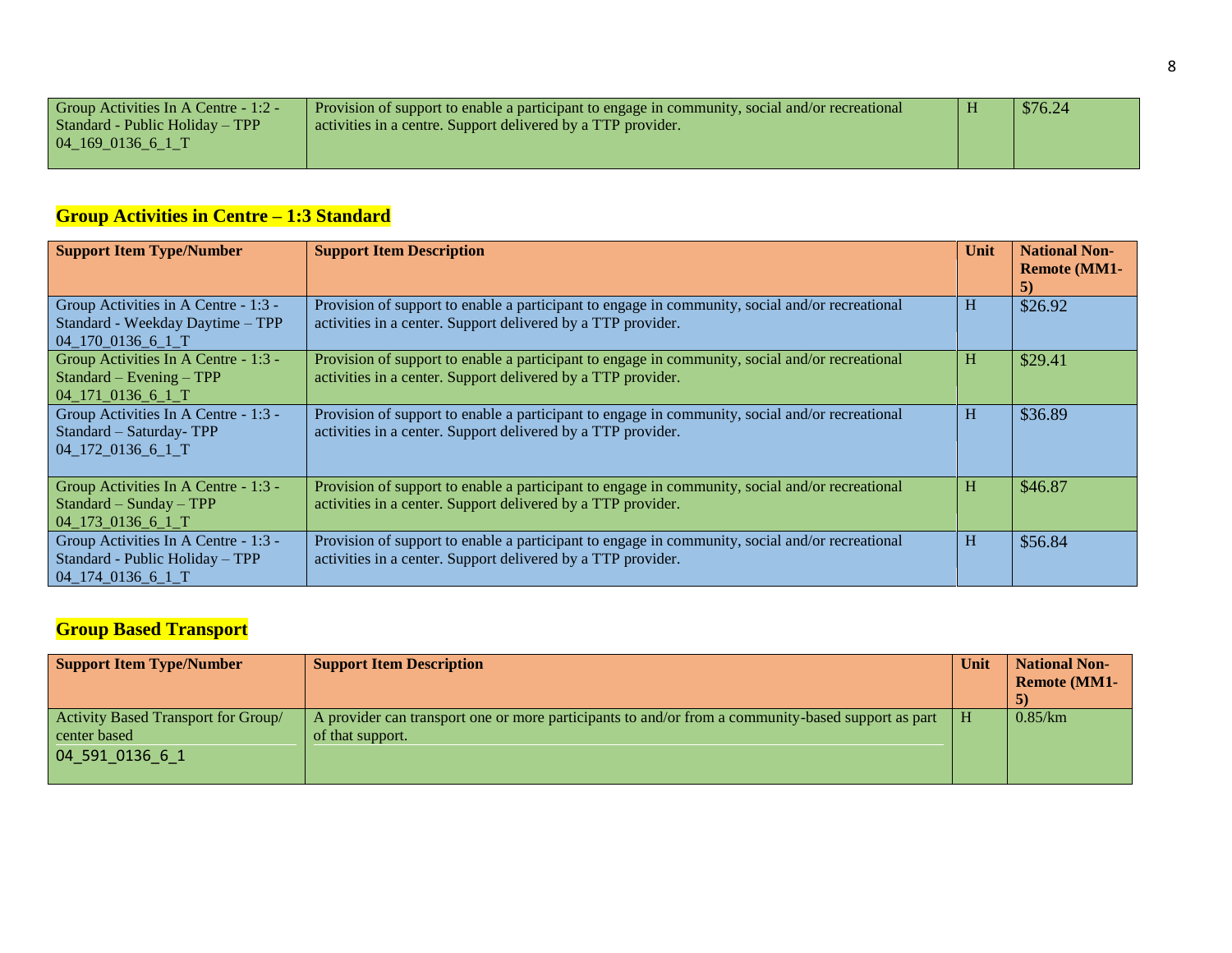## *Support Type:* **Support Coordination**

Support Category Number (7)

| <b>Support Item Type/Number</b>   | <b>Support Item Description</b>                                                                           | Unit | <b>National Non-</b><br><b>Remote (MM1-</b> |
|-----------------------------------|-----------------------------------------------------------------------------------------------------------|------|---------------------------------------------|
|                                   |                                                                                                           |      | 5)                                          |
| Level 2: Coordination of Supports | Further qualifications/experience required to strengthen a participant's ability to design and the build  | н    | \$100.14                                    |
| 07002010683                       | their supports with an emphasis on linking the broader systems of support across a complex service        |      |                                             |
|                                   | delivery environment. Coordination of Supports is to focus on supporting participants to direct their     |      |                                             |
|                                   | lives, not just their services. This may include resolving points of crisis, and developing resilience in |      |                                             |
|                                   | the participant's network.                                                                                |      |                                             |
| Level 3: Specialist Support       | Generally delivered in a time limited, outcomes focused manner and by an appropriately qualified          | н    | \$190.54                                    |
| <b>Coordination</b>               | and experienced practitioner to meet the individual needs of the participant's circumstances.             |      |                                             |
| 07 004 0132 8 3                   | Necessitated by specific high complex needs or high level risks in a participant's situation, to reduce   |      |                                             |
|                                   | complexity in the participant's support environment in the context of broader systems of support,         |      |                                             |
|                                   | whilst also assisting the participant to connect with NDIS supports, negotiate solutions with multiple    |      |                                             |
|                                   | stakeholders and build capacity and resilience                                                            |      |                                             |

#### **Support Type: Improved Living Arrangements**

Support Category Number (8)

| <b>Support Item Type/Number</b>   | <b>Support Item Description</b>                                                                       | Unit | <b>National Non-</b><br><b>Remote (MM1-</b> |
|-----------------------------------|-------------------------------------------------------------------------------------------------------|------|---------------------------------------------|
| Assistance with Accommodation And | Support is provided to guide, prompt or undertake activities to ensure the participant obtains and/or | н    | \$65.09                                     |
| <b>Tenancy Obligations</b>        | retains appropriate accommodation. May include assisting to apply for a rental tenancy or to          |      |                                             |
| $08\ 005\ 0106\ 2\ 3$             | undertake tenancy obligations                                                                         |      |                                             |

# **Support Type: Increased Social and Community Participation**

Support Category Number (9)

| Support Item Type/Number | Support Item Description | $\mathbf{v}$<br>Unit | National Non- |
|--------------------------|--------------------------|----------------------|---------------|
|                          |                          |                      | Remote (MM1-  |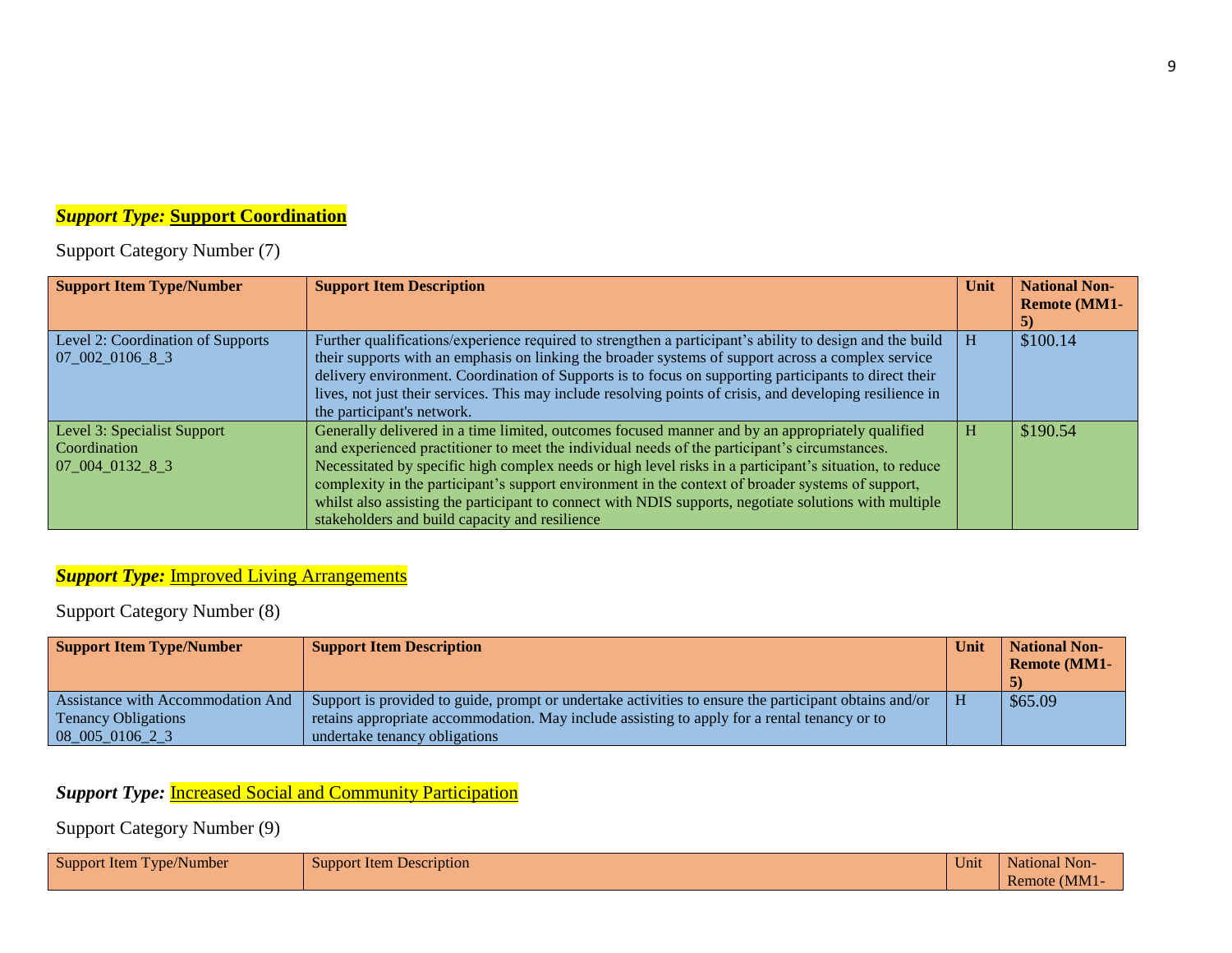|                                                                                                                     |                                                                                                                                                                                                                                                       |   | 5)        |
|---------------------------------------------------------------------------------------------------------------------|-------------------------------------------------------------------------------------------------------------------------------------------------------------------------------------------------------------------------------------------------------|---|-----------|
| Life Transition Planning Incl.<br>Mentoring, Peer-Support and<br><b>Individual Skill Develop</b><br>09 006 0106 6 3 | Establishing volunteer assistance within the participant's home or community to develop skills. For<br>instance, assistance in attending appointments, shopping, bill paying, taking part in social activities<br>and maintaining contact with others | H | \$65.09   |
| Activity based Transport for Life<br>stage Transition<br>09 591 0117 6 3                                            | A provider can transport one or more participants to and/or from a community-based<br>support as part of that support.                                                                                                                                | H | \$0.85/km |
| Individual Skills Development and<br>Training<br>09 009 0117 6 3                                                    | Individual life skills development and training including public transport training and support,<br>developing skills for community, social and recreational participation.                                                                           | H | \$65.09   |
| <b>Activity Based Transport for 1:1</b><br>Support<br>09 590 0106 6 3                                               | A provider can transport one or more participants to and/or from a community-based<br>support as part of that support.                                                                                                                                | H | \$0.85/km |

# **Support Type: Improved Relationships**

## Support Category Number (11)

| <b>Support Item Type/Number</b>                               | <b>Support Item Description</b>                                                                     | Unit | <b>National Non-</b><br><b>Remote (MM1-</b> |
|---------------------------------------------------------------|-----------------------------------------------------------------------------------------------------|------|---------------------------------------------|
| Individual Social Skills Development<br>$11\_024\_0117\_7\_3$ | Social skills development with an individual, for participation in community and social activities. |      | \$65.09                                     |

# **Support Type: Improved Life Choices**

## Support Category Number (14)

| <b>Support Item Type/Number</b>  | <b>Support Item Description</b>                                                                    | Unit       | <b>National Non-</b> |
|----------------------------------|----------------------------------------------------------------------------------------------------|------------|----------------------|
|                                  |                                                                                                    |            | <b>Remote (MM1-</b>  |
|                                  |                                                                                                    |            | $\mathcal{D}$        |
| Plan Management and Financial    | A one-off (per plan) establishment fee for setting up of the financial management arrangements for | EA         | \$232.35             |
| Capacity Building - Set Up Costs | managing of funding of supports.                                                                   |            |                      |
| $14\_033\_0127\_8\_3$            |                                                                                                    |            |                      |
| Plan Management - Financial      | A monthly fee for the ongoing maintenance of the financial management arrangements for             | <b>MON</b> | \$104.45             |
| <b>Administration</b>            | managing of funding of supports.                                                                   |            |                      |
| 14 034 0127 8 3                  |                                                                                                    |            |                      |